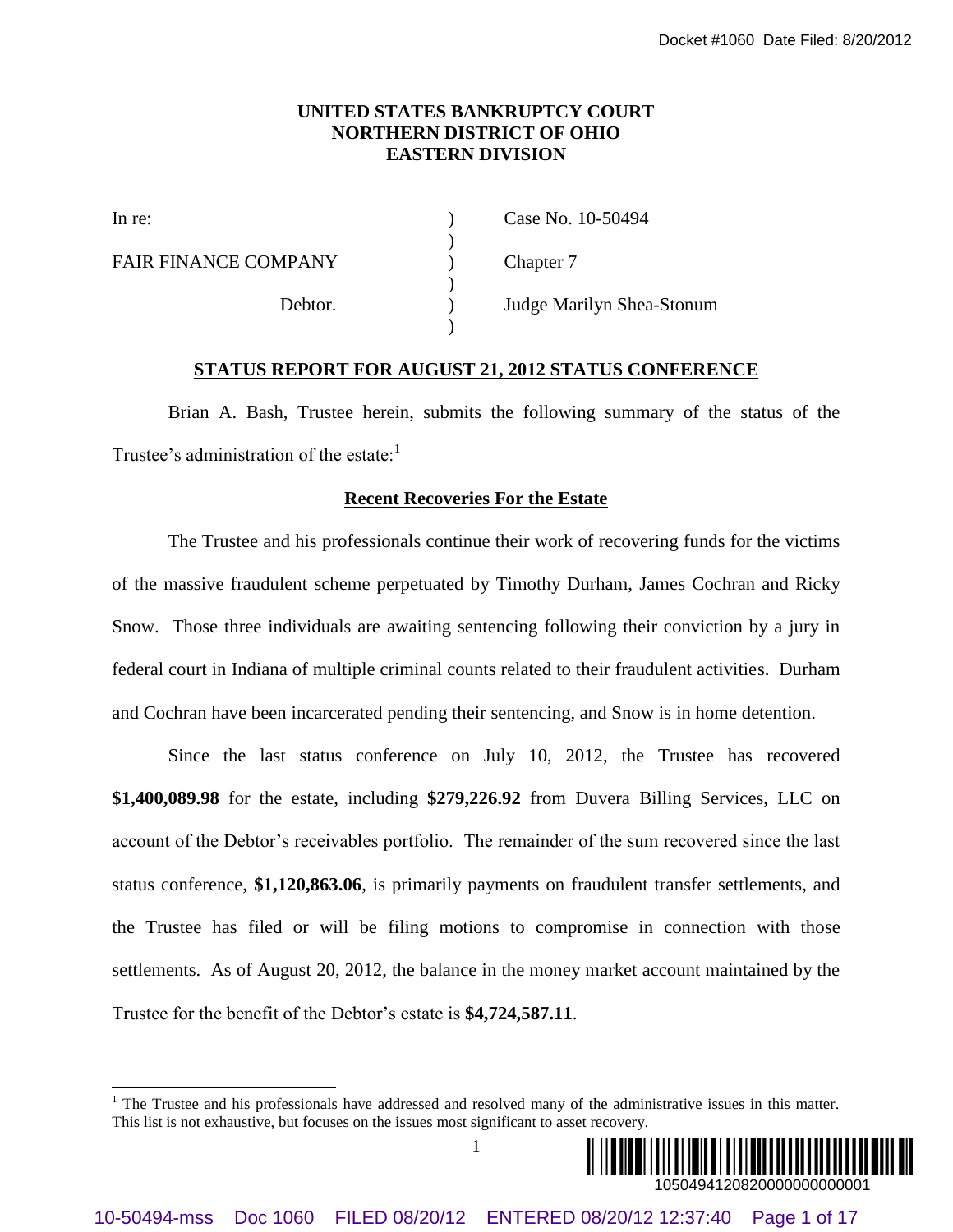### **Status of the** *McKibben* **Litigation**

The Trustee has continued to participate in post-mediation settlement discussions with the defendants in the *McKibben* proceeding and with National Union, regarding the dispute over a directors and officers insurance policy of the Debtor. The Trustee has made substantial progress with several of the defendants. However, it has come to the Trustee's attention that, in or around May 2012, Timothy Durham and James Cochran purportedly assigned their interest in proceeds of the insurance policy to their attorneys in the *McKibben* action (Carlile, Patchen & Murphy). The Trustee is concerned about counsel having obtained an economic stake in the outcome of their clients' dispute and the effect on settlement negotiations. As a result of these developments, the Trustee is not certain whether settlement with Messrs. Durham and Cochran can be reached.

### **Pending Litigation**

The Trustee has filed a number of lawsuits for the benefit of the estate that can be categorized as follows:

a) **The "Group A" Cases:** The claims in this group of cases are based primarily on fraudulent transfers from the Debtor as well as aiding and abetting and conspiracy in the lawsuits filed against Textron Financial Corporation, Fortress Credit Corp. and Donald R. Fair. This group of cases originally included twelve (12) cases, although the defendants in three (3) of those cases are in default of answer and the Trustee has reached settlements with defendants in two (2) cases subject to Court approval.

Three (3) defendants had filed motions to dismiss the Trustee's claims, including Textron Financial Corporation, Fortress Credit Corp., and Somerset CPAs, P.C. On August 1, 2012, the Court filed a report recommending the denial of the motions to dismiss filed by Textron and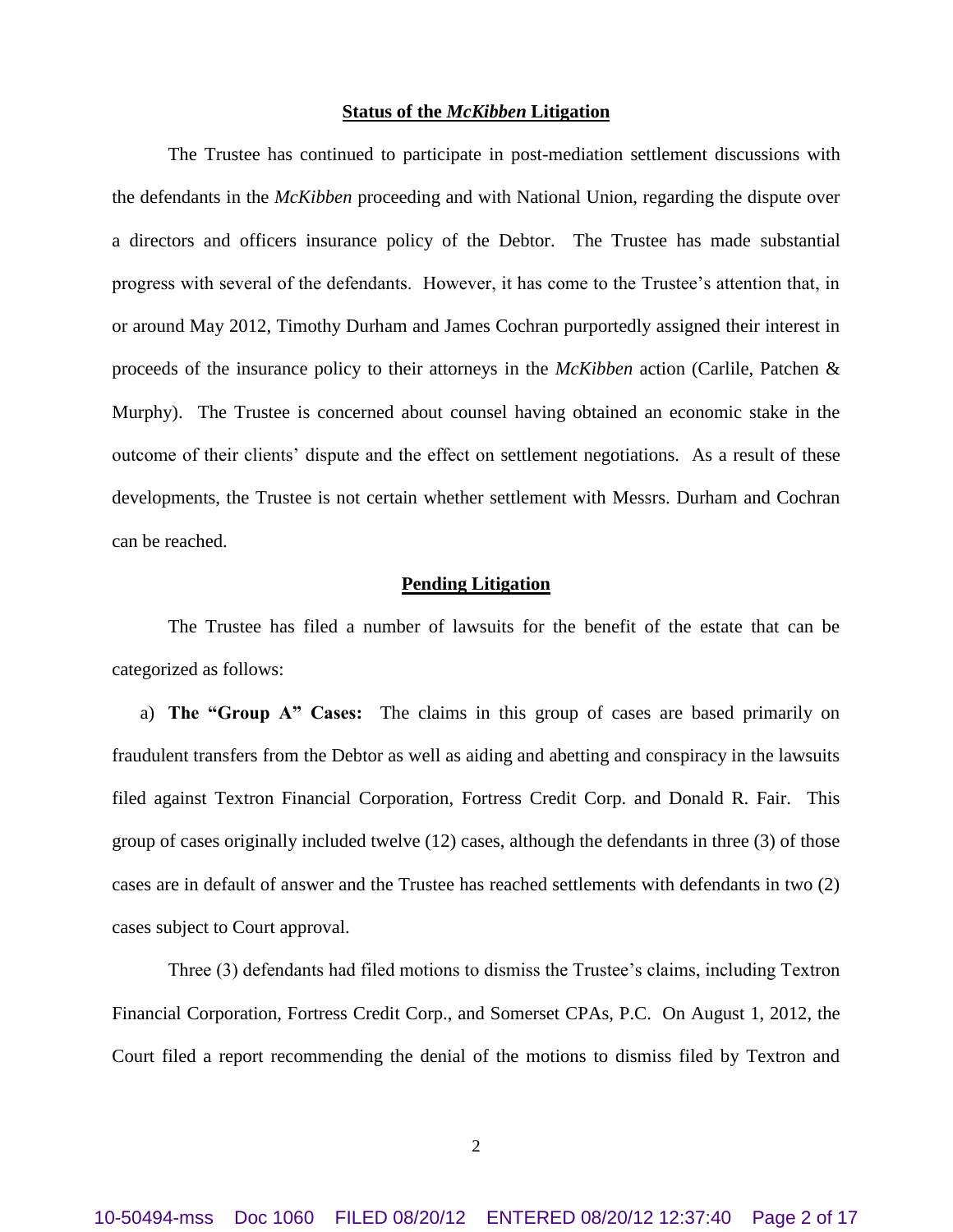Fortress, and on August 3, 2012, the Court filed a report recommending the denial of the motion to dismiss filed by Somerset.

On August 13, 2012, the Court held case management conferences in the seven (7) remaining Group A cases, and directed the parties to commence the discovery phase of the litigation. The seven (7) remaining Group A cases include the following:

- 1. The *Textron / Fortress* litigation (more than \$1 billion in claims);
- 2. The *Donald Fair* litigation (approximately \$150 million in claims);
- 3. The *Osler* and *Geist Sports* litigation (approximately \$1.2 million in claims);
- 4. The *Somerset* litigation (approximately \$760,000 in claims);
- 5. Litigation against the former legal advisor for Fair Finance, Ronald Kaffen (approximately \$180,000); and
- 6. Litigation against former officers or directors of the Debtor, including John Head and Ricky Snow, and associated persons, including Dana Osler.

A chart listing the Group A cases is attached as **Exhibit A**.

b) **The "Group B" Cases:** The one hundred and ten (110) cases in the "Group B" category

of cases include claims based on non-debtor transfers, loans or preferential transfers. These

cases include the following:

- 1. **Fraudulent Transfer or Contract Claims:** This group of cases includes ninetyone (91) lawsuits. Of those lawsuits, approximately **twenty-seven lawsuits (27) remain active and contested**. The Trustee has **settled or otherwise resolved his claims in twenty-five (25) lawsuits**. In addition, a number of defendants in these lawsuits have defaulted, including all of the defendants in thirty-nine (39) lawsuits and some of the defendants in three (3) lawsuits, and the Trustee has obtained default judgments in these cases. The Trustee intends to enforce these judgments to the extent the Trustee believes that enforcement could result in recovery of money or assets for the estate.
- 2. **Section 547 Claims Against Investors:** The Trustee filed twelve (12) preference complaints against investors. All of these complaints have been settled or otherwise resolved.
- 3. **Section 547 Claims Against Non-Investors:** The Trustee filed seven (7) complaints against non-investors receiving preferential payments from the Debtor. The Trustee has settled six of those seven lawsuits, and one lawsuit remains in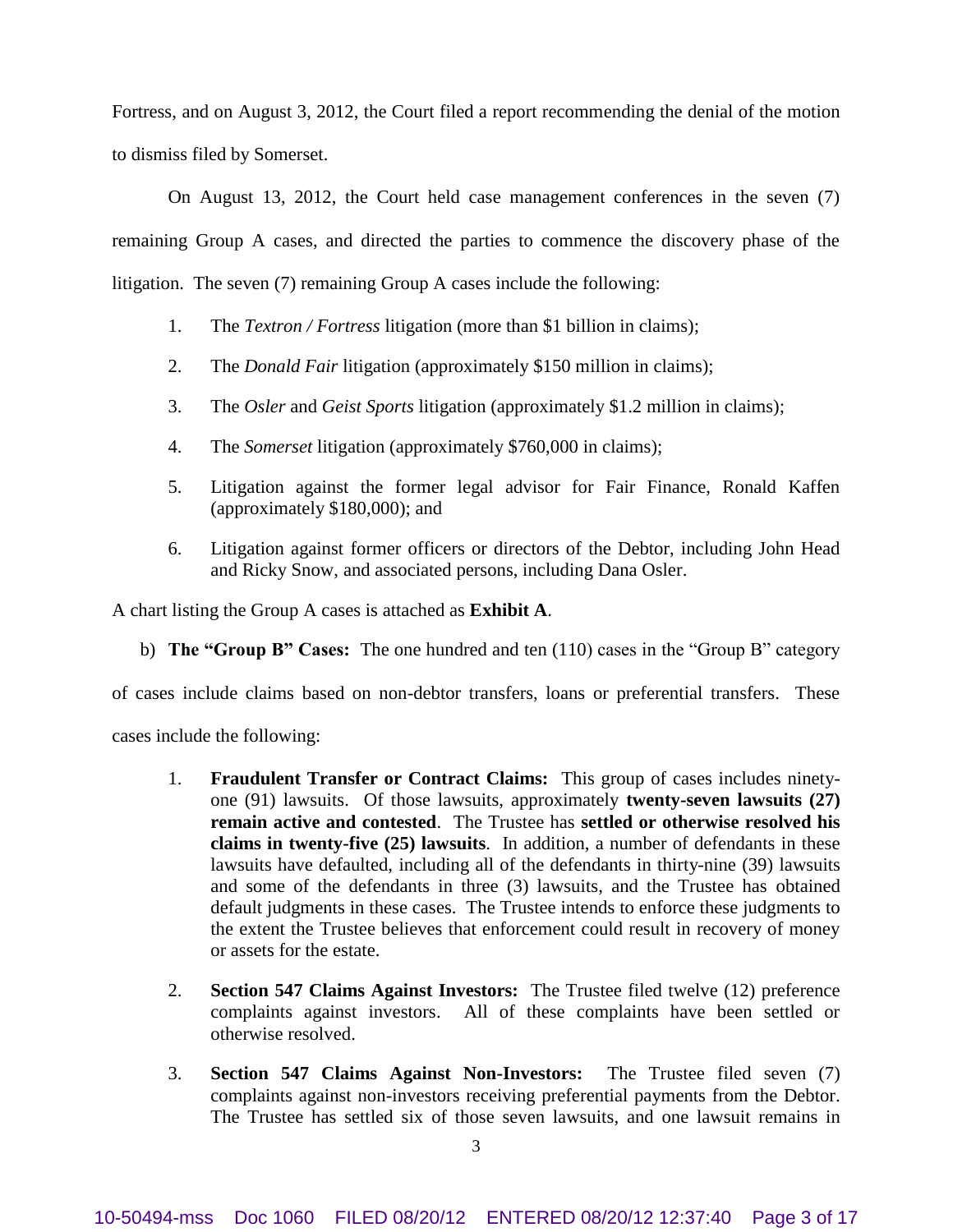which the Trustee is seeking over \$66,000.00. The Trustee has filed a summary judgment motion in that remaining lawsuit.

A chart listing the Group B cases is attached as **Exhibit B**. The chart also includes a list of those cases that have been settled or otherwise resolved by the Trustee.

c) **Other Litigation:** The Trustee is pursuing recovery for the estate in several other lawsuits involving certain state-law claims, including loan claims and claims against certain insiders of the Debtor. This group of cases includes the only lawsuit filed by the Trustee outside of this district (the *National Lampoon* litigation filed in district court in California). These cases include the following:

- 1. The *Laikin* litigation (approximately \$25 million). The parties to this litigation attended mediation in an effort to settle the Trustee's claims. The Court recently granted the Trustee's motion to reopen discovery in the litigation, and the Trustee expects the matter to proceed to trial.
- 2. The *National Lampoon* litigation (approximately \$9 million). The judge in the district court in California where this case is pending has set a discovery schedule and a current trial date of March 5, 2013. The parties have exchanged written discovery, and the Trustee continues to pursue the discovery necessary to support his claims.
- 3. The *FCS Advisors/Brevet* litigation. The Court approved a settlement agreement the Trustee reached with FCS Advisors/Brevet that included a payment to the estate in the amount of **\$575,000**.
- 4. The *McKibben* litigation against insiders of the Debtor and entities they controlled, which seeks to recover all investor losses. This matter is addressed more fully on page 2 of this report.

d) **Electronic Data Room with the Trustee's Documents:** On July 11, 2012, the Court approved the Trustee's application with the Court for an Order authorizing the Trustee to use Estate property under 11 U.S.C. section 363 to maintain an electronic data room for purposes of the adversary proceedings related to the Fair Finance Bankruptcy. The purpose of the application was to make discovery in the pending adversary proceedings more efficient and less expensive, and to give all defendants open access to the documents in the Trustee's possession,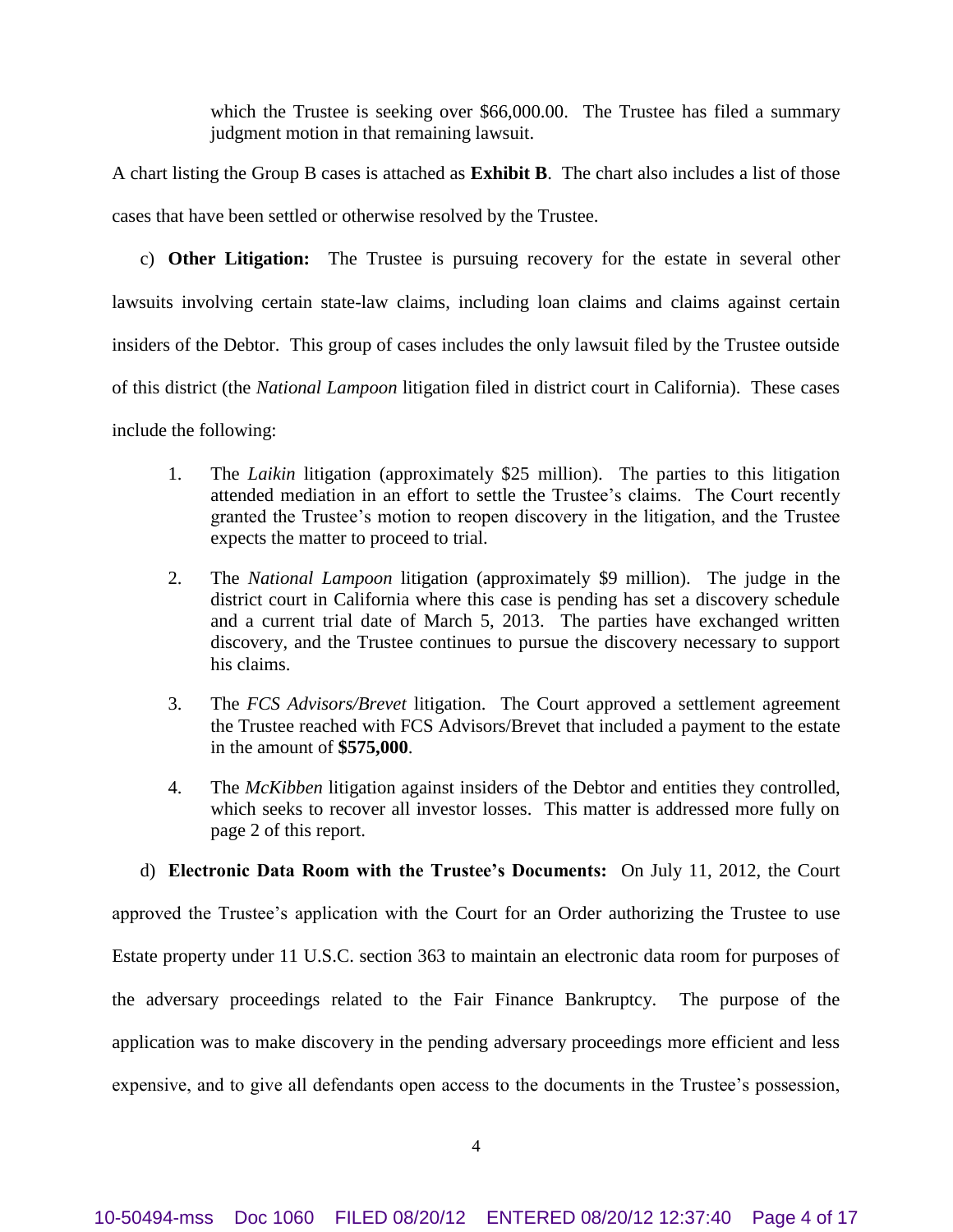custody or control. On August 1, 2012, the Trustee notified counsel for the defendants in the Group A and Group B cases that the electronic data room was open and available for review by the defendants. A number of defendants have since requested and been provided access to the electronic data room.

e) **Procedures for the Assignment of Filed Claims:** On August 1, 2012, the Trustee filed the "Trustee's Motion for an Order Establishing Procedures for the Assignment of Filed Claims" (the "Claim Assignment Procedures Motion") (Dkt. No. 1030). In the Claim Assignment Procedures Motion, the Trustee seeks approval of certain procedures for the transfer of filed claims. The deadline for objecting to the Claim Assignment Procedures Motion passed on August 18, 2012. The Trustee is submitting a proposed order on the motion with the Court.

### **Forthcoming Litigation**

a) **Subsequent Transfer Claims:** The Trustee expects that some of the defendants in the loan and fraudulent transfer litigation may not have the financial ability to pay the amounts sought by the Trustee. If the Trustee's claims are successful, the Trustee will consider pursuing subsequent transferee claims against transferees of those defendants.

b) **Additional Litigation:** The Trustee continues to evaluate additional potential claims that may be pursued for the benefit of the estate, including loan and fraudulent transfer claims for which the statute of limitations will not be expiring in the near future.

### **Trustee's Focus in the Upcoming Weeks**

**Continuing Litigation:** The Trustee's counsel will continue to focus efforts on the litigation of those claims that have been filed by the Trustee to date.

**Eminent Domain Proceedings:** The Trustee's local Indianapolis counsel continues to handle the eminent domain proceedings against a portion of the property where a medical center owned by Diamond Investments is located. The Trustee and the first lien holder (Wayne Bank)

5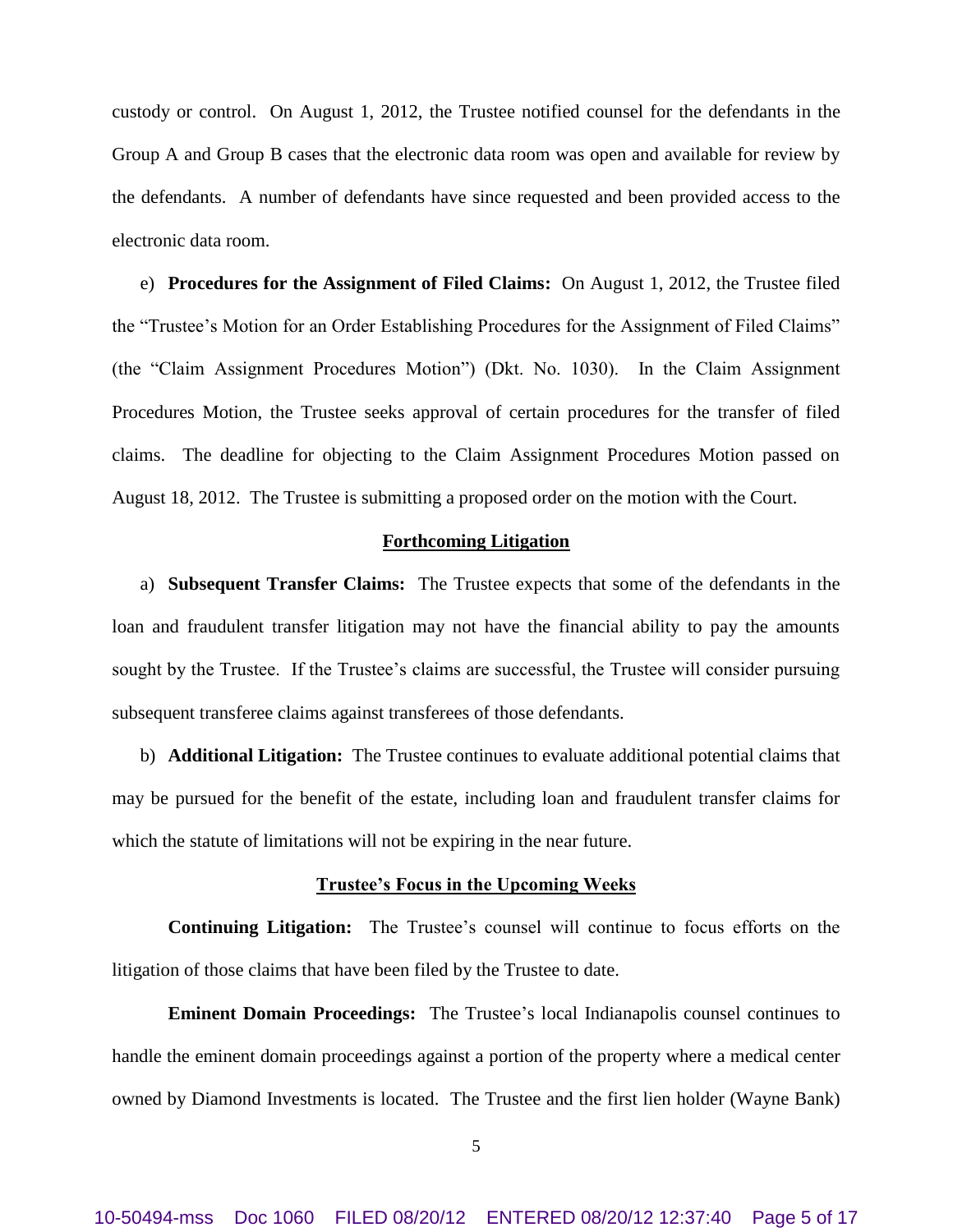are currently cooperating toward resolving that proceeding and the ultimate disposition of the property.

Date: August 20, 2012

Respectfully submitted,

*/s/ Brian A. Bash* Brian A. Bash, Trustee (0000134) Kelly S. Burgan (0073649) Baker & Hostetler LLP PNC Center 1900 East  $9<sup>th</sup>$  Street, Suite 3200 Cleveland, OH 44114-3482 Telephone: 216.621.0200 Facsimile: 216.696.0740 Email: bashtrustee@bakerlaw.com Email: kburgan@bakerlaw.com

*Counsel for the Trustee*

10-50494-mss Doc 1060 FILED 08/20/12 ENTERED 08/20/12 12:37:40 Page 6 of 17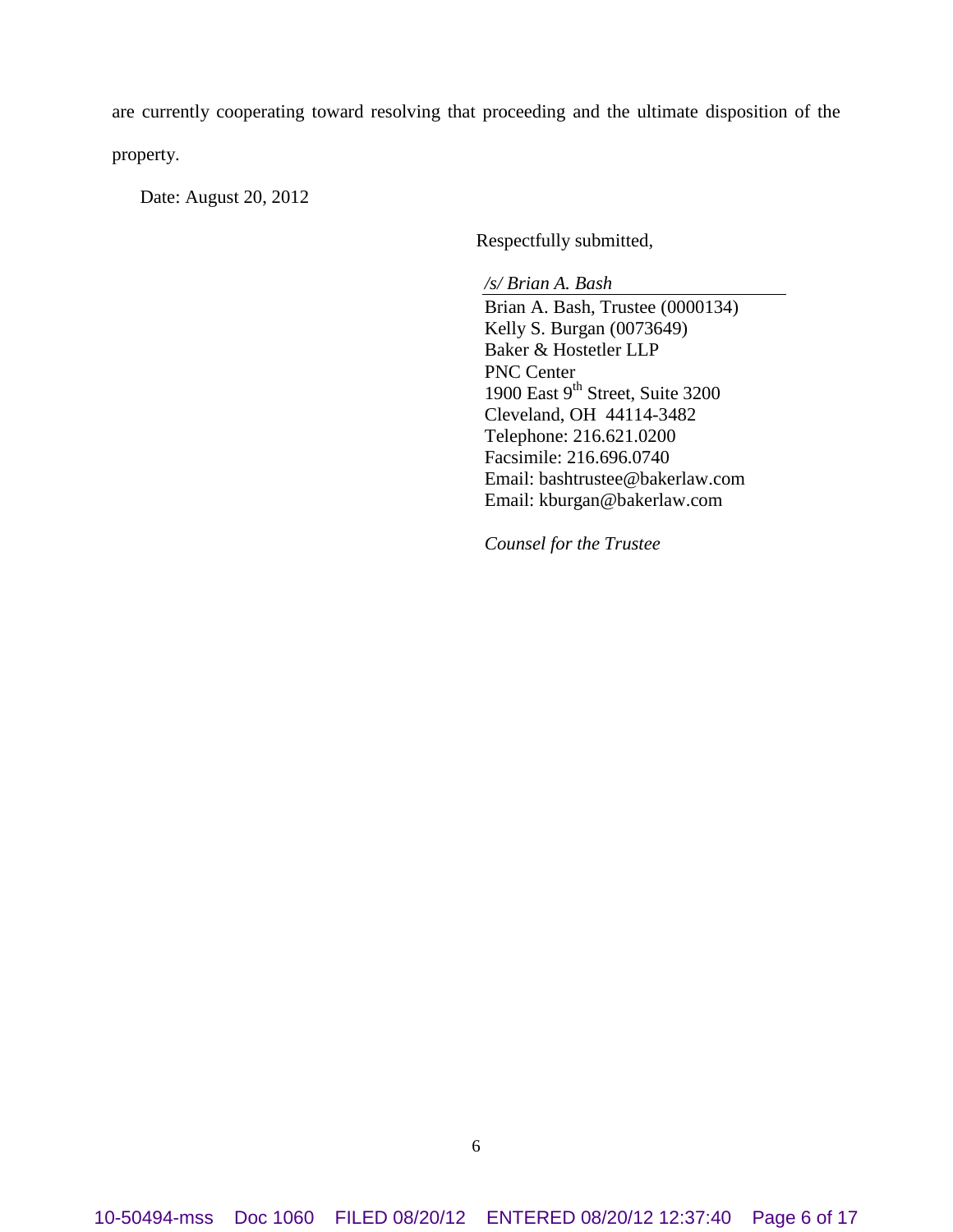# **EXHIBIT A**

# **THE "GROUP A" CASES**

| <b>GROUP A ACTIVE AND CONTESTED ACTIONS</b> |                                                                         |                            |                                             |
|---------------------------------------------|-------------------------------------------------------------------------|----------------------------|---------------------------------------------|
| #                                           | <b>Case Name</b>                                                        | <b>Bankruptcy Case No.</b> | <b>District Case No.</b><br>(if applicable  |
| 1                                           | Bash v. Ricky D. Snow                                                   | 12-5096                    | 12-00980                                    |
| $\overline{2}$                              | Bash v. John J. Head; Head Consulting<br>Group, Inc.                    | 12-5097                    | 12-00981                                    |
| 3                                           | Bash v. Textron; Fortress; Fair Facility                                | 12-5101                    | 12-00987                                    |
| 4                                           | Bash v. Somerset CPAs, P.C.                                             | 12-5108                    | 12-00992                                    |
| 5                                           | Bash v. Ronald O. Kaffen; Kaffen &<br>Zimmerman                         | 12-5149                    | 12-00994                                    |
| 6                                           | Bash v. Donald R. Fair                                                  | 12-5152                    | 12-00996                                    |
| $\overline{7}$                              | Bash v. Dana Osler; Geist Sports Academy,<br>LLC; Elizabeth McClure     | 12-5158                    | 12-00997                                    |
|                                             | <b>GROUP A ACTIONS WITH DEFENDANTS IN DEFAULT OF ANSWER</b>             |                            |                                             |
| #                                           | <b>Case Name</b>                                                        | <b>Bankruptcy Case No.</b> | <b>District Case No.</b><br>(if applicable) |
| 1                                           | Bash v. James Cochran; Susan Cochran                                    | 12-5098                    | 12-00988                                    |
| $\overline{2}$                              | Bash v. Fair Holdings, Inc.; DC Investments,<br><b>LLC</b>              | 12-5103                    | 12-00990                                    |
| 3                                           | Bash v. Timothy Durham                                                  | 12-5107                    | 12-00991                                    |
|                                             | <b>GROUP A ACTIONS THAT HAVE BEEN SETTLED SUBJECT TO COURT APPROVAL</b> |                            |                                             |
| #                                           | <b>Case Name</b>                                                        | <b>Bankruptcy Case No.</b> | <b>District Case No.</b><br>(if applicable) |
| 1                                           |                                                                         |                            |                                             |
|                                             | Bash v. BGBC Partners, LLP                                              | 12-5102                    | 12-00989                                    |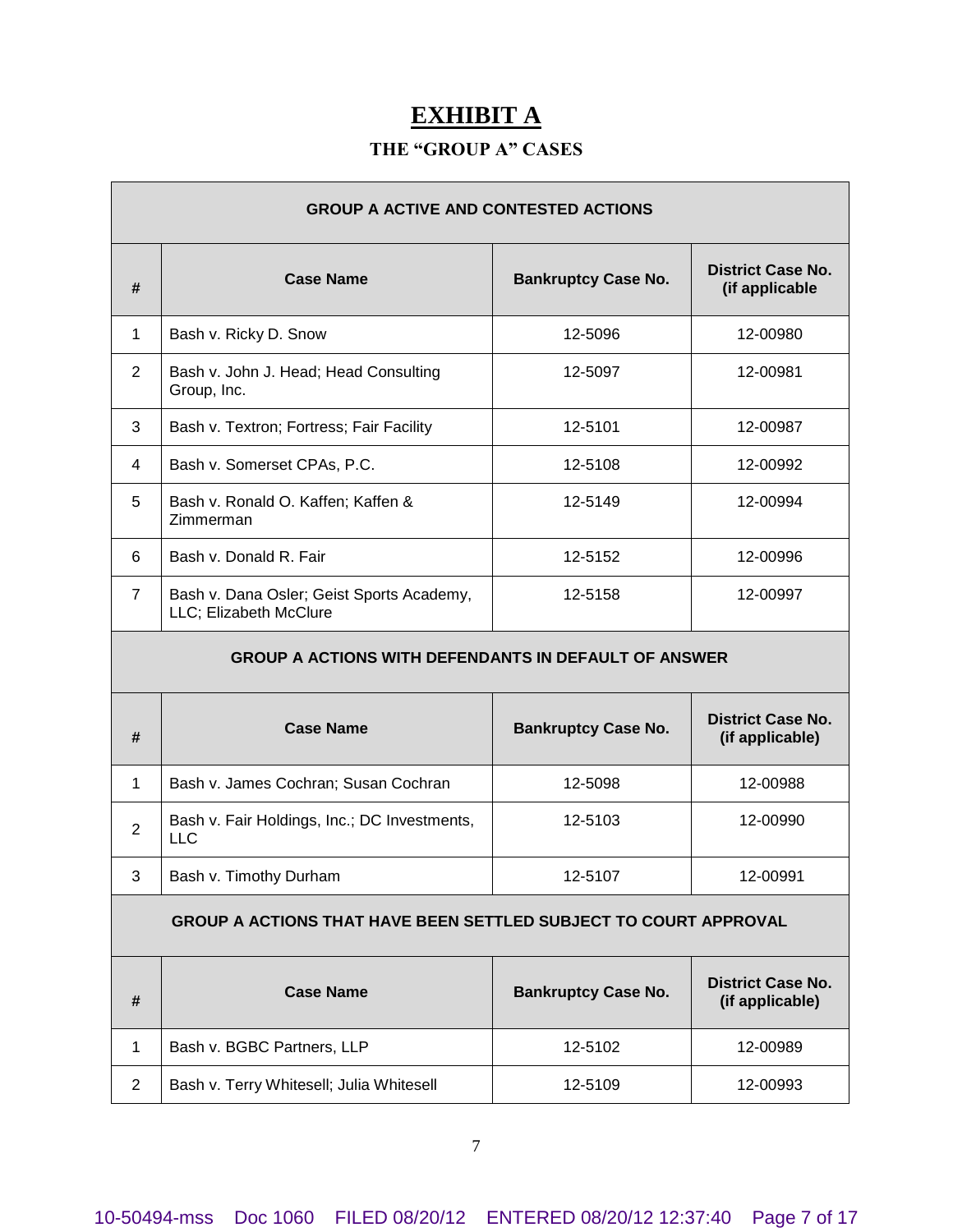# **EXHIBIT B**

# **THE "GROUP B" CASES**

Г

| <b>GROUP B ACTIVE AND CONTESTED ACTIONS</b> |                                                                                                                                             |                            |                                             |
|---------------------------------------------|---------------------------------------------------------------------------------------------------------------------------------------------|----------------------------|---------------------------------------------|
| #                                           | <b>Case Name</b>                                                                                                                            | <b>Bankruptcy Case No.</b> | <b>District Case No.</b><br>(if applicable) |
| 1                                           | Bash v. Etelco Services, Inc. et al.                                                                                                        | 11-5233                    | 12-00984                                    |
| $\overline{2}$                              | Bash v. Car Collector Magazine, LLC; Jeffrey<br>Broadus; RM Classic Car Production, Inc.                                                    | 12-5017                    | 12-01155                                    |
| 3                                           | Bash v. Alternate Billing Corporation                                                                                                       | 12-5020                    | 12-00999                                    |
| 4                                           | Bash v. Cindy Landeen                                                                                                                       | 12-5026                    | 12-01152                                    |
| 5                                           | Bash v. Erika Lookadoo Jiles                                                                                                                | 12-5029                    | N/A                                         |
| 6                                           | Bash v. Mitza Durham                                                                                                                        | 12-5032                    | N/A                                         |
| 7                                           | Bash v. Table Moose Media, LLC                                                                                                              | 12-5035                    | N/A                                         |
| 8                                           | Bash v. Neil Lucas                                                                                                                          | 12-5046                    | 12-00998                                    |
| 9                                           | Bash v. Balint and Associates; Raymond W.<br><b>Balint (Preference Claim)</b>                                                               | 12-5049                    | N/A                                         |
| 10                                          | Bash v. Stephen Blaising                                                                                                                    | 12-5057                    | 12-00977                                    |
| 11                                          | Bash v. Mercho, Wells & Masterson, Inc. and<br>Hassan Mercho                                                                                | 12-5059                    | N/A                                         |
| 12                                          | Bash v. Henri Najem; Najem Durham<br>Enterprises, LLC; Najem Management, Inc.;<br>Najem Enterprises, Inc.; Najem Durham<br>Investments, LLC | 12-5061                    | N/A                                         |
| 13                                          | Bash v. Bennett Productions, Inc.                                                                                                           | 12-5069                    | 12-00982                                    |
| 14                                          | Bash v. Joseph Hennigin                                                                                                                     | 12-5078                    | 12-00979                                    |
| 15                                          | Bash v. Bernard Durham aka B.J. Durham                                                                                                      | 12-5104                    | 12-01153                                    |
| 16                                          | Bash v. Courtney Durham                                                                                                                     | 12-5105                    | N/A                                         |
| 17                                          | Bash v. Joan Servaas                                                                                                                        | 12-5106                    | 12-01154                                    |
| 18                                          | Bash v. Bruce Long                                                                                                                          | 12-5110                    | 12-00986                                    |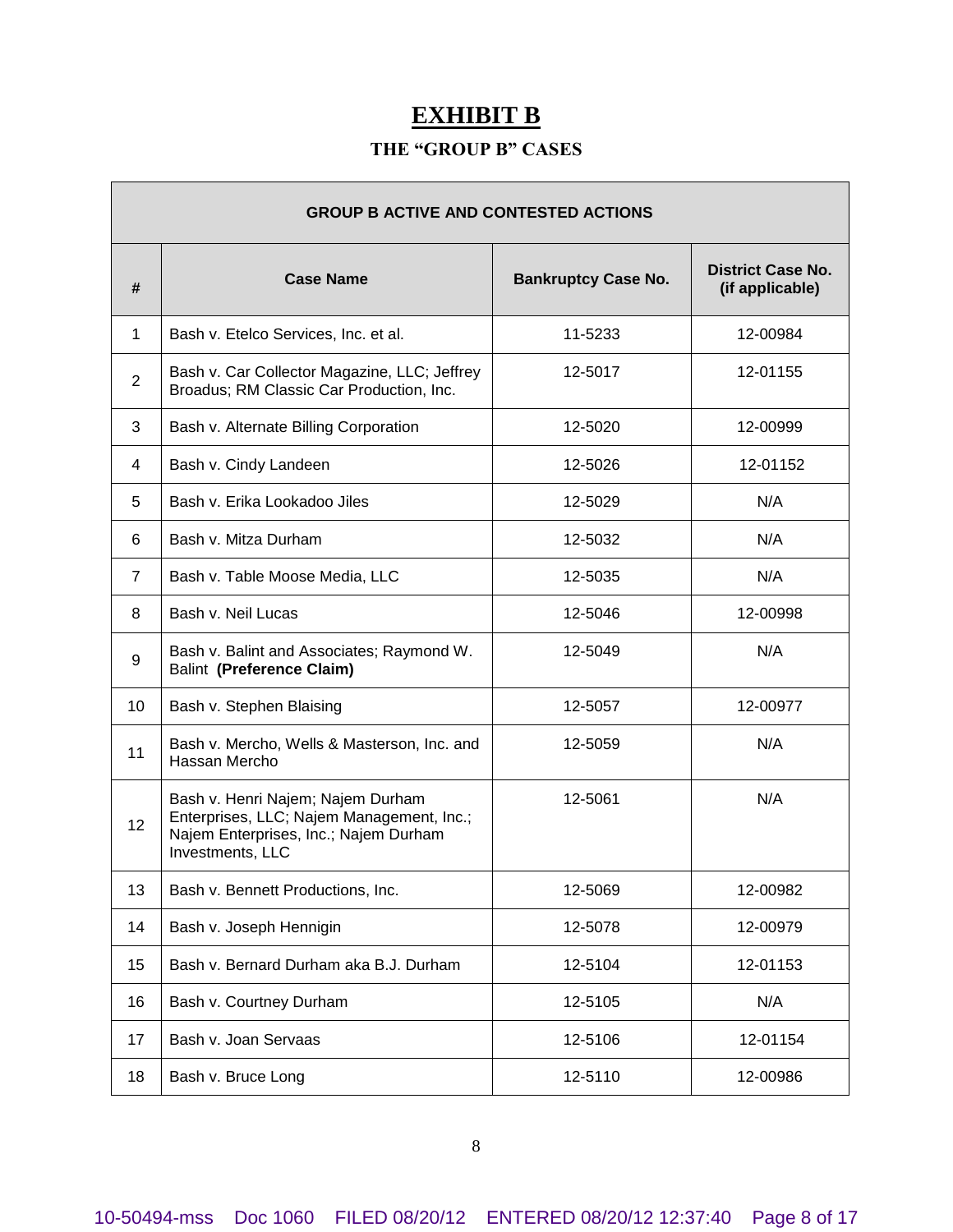| 19 | Bash v. Dalinger Designs, Inc.                                               | 12-5111 | N/A      |
|----|------------------------------------------------------------------------------|---------|----------|
| 20 | Bash v. Phillip Press, Inc.                                                  | 12-5113 | N/A      |
| 21 | Bash v. Cornelius Alig [Stayed due to Alig<br><b>Chapter 7 bankruptcy]</b>   | 12-5141 | N/A      |
| 22 | Bash v. Melissa McDowell                                                     | 12-5142 | N/A      |
| 23 | Bash v. Michael Reardon                                                      | 12-5143 | N/A      |
| 24 | Bash v. Shannon Connor Design, Inc.                                          | 12-5144 | 12-01156 |
| 25 | Bash v. Shannon Frantz [Stayed due to<br><b>Frantz Chapter 7 bankruptcy]</b> | 12-5151 | N/A      |
| 26 | Bash v. Plopper and Partners, LLC                                            | 12-5156 | N/A      |
| 27 | Bash v. Edward Morris                                                        | 12-5163 | N/A      |
| 28 | Bash v. 77 <sup>th</sup> Street Partners, et al.                             | 12-5212 | N/A      |

 $\mathbf{r}$ 

# **GROUP B ACTIONS THAT HAVE BEEN SETTLED OR RESOLVED**

| #                       | <b>Case Name</b>                                                                    | <b>Bankruptcy Case No.</b> | District Case No.<br>(if applicable) |
|-------------------------|-------------------------------------------------------------------------------------|----------------------------|--------------------------------------|
| 1                       | Bash v. Obsidian Conference and Catering<br>Center, LLC [Subject to Court Approval] | 11-5230                    | 12-00983                             |
| 2                       | Bash v. Durham Whitesell & Associates, LLC<br>[Subject to Court Approval]           | 11-5240                    | N/A                                  |
| 3                       | Bash v. Mathie Construction, Ltd.<br>(Preference Claim)                             | 12-5013                    | N/A                                  |
| $\overline{\mathbf{4}}$ | Bash v. Rubin & Levin Professional<br>Corporation (Preference Claim)                | 12-5014                    | N/A                                  |
| 5                       | Bash v. Sanders Group of Indianapolis, Inc.<br>(Preference Claim)                   | 12-5015                    | N/A                                  |
| 6                       | Bash v. Voyles Zahn Paul Hogan & Merriman<br>(Preference Claim)                     | 12-5016                    | N/A                                  |
| $\overline{7}$          | Bash v. Robert Shoemake [Subject to Court<br>Approval]                              | 12-5019                    | N/A                                  |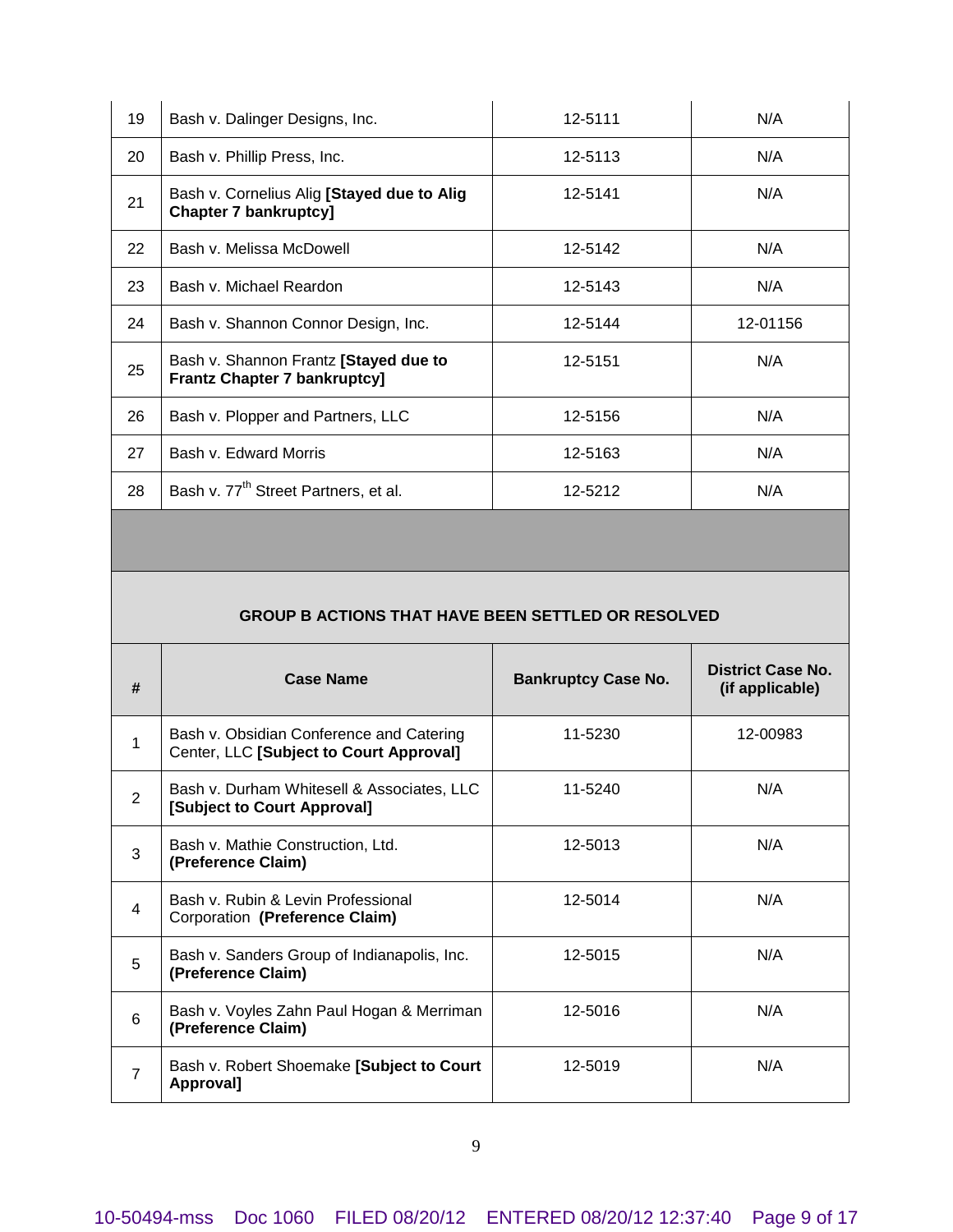| 8  | Bash v. Scott Solem and Limitless Yachting,<br>Inc. [Subject to Court Approval]                                | 12-5034 | N/A |
|----|----------------------------------------------------------------------------------------------------------------|---------|-----|
| 9  | Bash v. Billie Dennie & Ann Dennie                                                                             | 12-5045 | N/A |
| 10 | Bash v. Michael Rypel                                                                                          | 12-5047 | N/A |
| 11 | Bash v. Kevin James [Subject to Court<br>Approval]                                                             | 12-5094 | N/A |
| 12 | Bash v. Carlile Patchen & Murphy LLP<br>(Preference Claim)                                                     | 12-5050 | N/A |
| 13 | Bash v. Michael Durham                                                                                         | 12-5060 | N/A |
| 14 | Bash v. American Legends Publicity, Inc.<br>[Subject to Court Approval]                                        | 12-5065 | N/A |
| 15 | Bash v. Auburn Automotive Heritage, Inc.<br>dba Auburn Cord Deusenberg Museum                                  | 12-5067 | N/A |
| 16 | Bash v. Benjamin Harrison Presidential Site,<br>Inc. dba Benjamin Harrison Home [Subject<br>to Court Approval] | 12-5068 | N/A |
| 17 | Bash v. Dennis Barsky [Subject to Court<br>Approval]                                                           | 12-5071 | N/A |
| 18 | Bash v. Disturbing Tha Peace Touring, Inc.<br>[Subject to Court Approval]                                      | 12-5072 | N/A |
| 19 | Bash v. Girls, Inc. [Subject to Court<br>Approval]                                                             | 12-5074 | N/A |
| 20 | Bash v. Green Lantern Partners, Ltd.                                                                           | 12-5075 | N/A |
| 21 | Bash v. Jamie Ferrell                                                                                          | 12-5076 | N/A |
| 22 | Bash v. Kato Kaelin                                                                                            | 12-5079 | N/A |
| 23 | Bash v. Kathryn James & The Charles L.<br>James Trust [Subject to Court Approval]                              | 12-5080 | N/A |
| 24 | Bash v. Ludacris Foundation, Inc. [Subject<br>to Court Approval]                                               | 12-5081 | N/A |
| 25 | Bash v. Stonefield Josephson nka Marcum<br>LLP [Subject to Court Approval]                                     | 12-5086 | N/A |
| 26 | Bash v. Obsidian Capital Co., LLC; Timothy<br>Durham; Terry Whitesell [Subject to Court<br>Approval]           | 12-5090 | N/A |
| 27 | Bash v. Mitch for Governor                                                                                     | 12-5126 | N/A |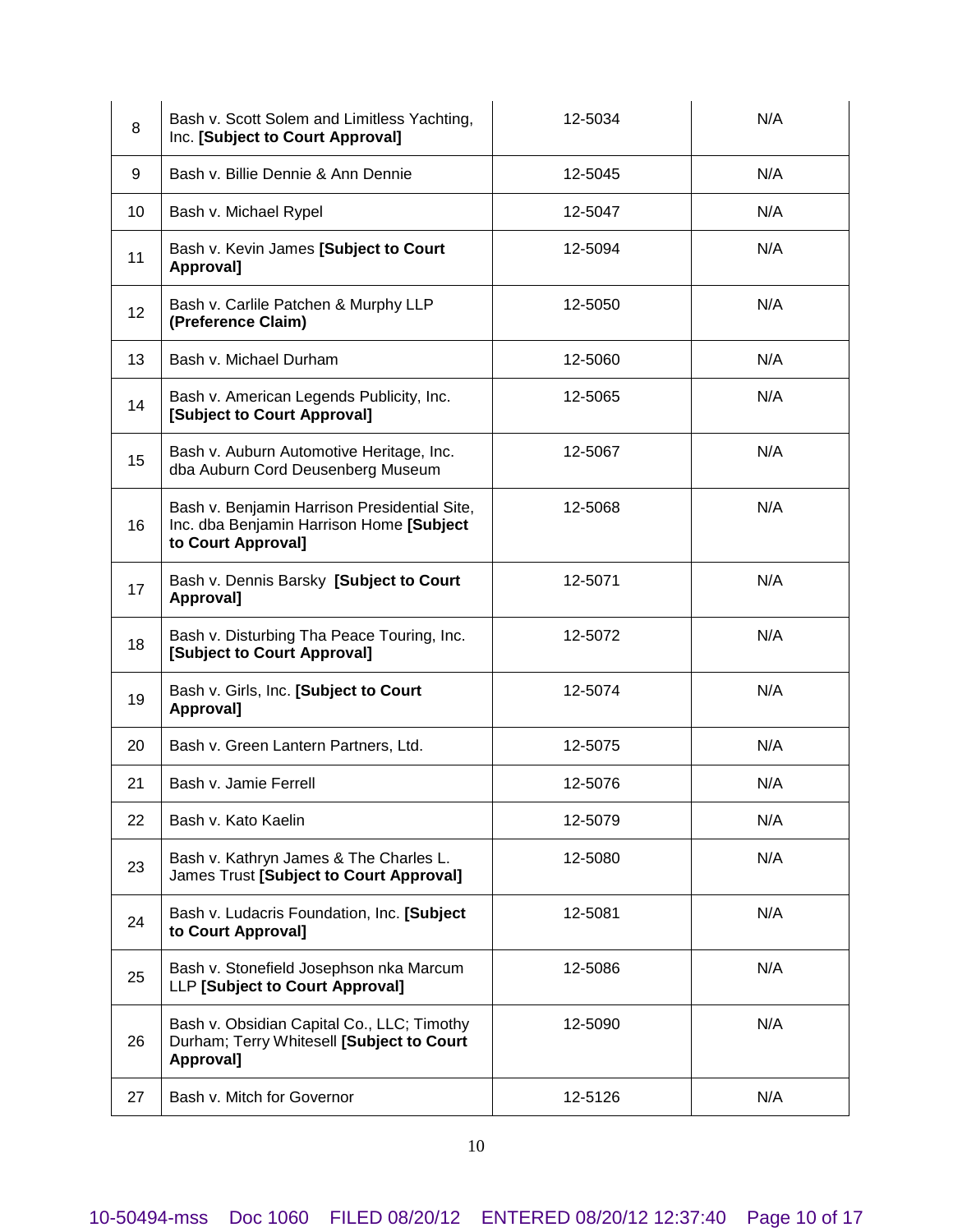| 28 | Bash v. Fragola & Fragola Limited<br>Partnership; Albert Fragola; The Estate of<br>Nunzie Fragola (Preference Claim) | 12-5129 | N/A |
|----|----------------------------------------------------------------------------------------------------------------------|---------|-----|
| 29 | Bash v. H. Joanne Allen, Trustee<br>(Preference Claim)                                                               | 12-5130 | N/A |
| 30 | Bash v. Hazel Cossey (Preference Claim)                                                                              | 12-5131 | N/A |
| 31 | Bash v. The Doe Trust; James O. Pigg<br>(Preference Claim)                                                           | 12-5132 | N/A |
| 32 | Bash v. Joseph P. Spohn (Preference<br>Claim)                                                                        | 12-5133 | N/A |
| 33 | Bash v. Julie Imhoff (Preference Claim)                                                                              | 12-5134 | N/A |
| 34 | Bash v. Marie Ebert; Clyde Ebert<br>(Preference Claim)                                                               | 12-5135 | N/A |
| 35 | Bash v. Schippers (Preference Claim)                                                                                 | 12-5136 | N/A |
| 36 | Bash v. Scot W. Kingan; Donald W. Kingan<br>(Preference Claim)                                                       | 12-5137 | N/A |
| 37 | Bash v. Thomas O'Neal (Preference Claim)                                                                             | 12-5138 | N/A |
| 38 | Bash v. Revocable Trust of Victoria Scaia,<br>Vicktoria Scaia; Lorainne Brienza<br>(Preference Claim)                | 12-5139 | N/A |
| 39 | Bash v. William Barton (Preference Claim)                                                                            | 12-5140 | N/A |
| 40 | Bash v. Davis & Davis Electric, LLC                                                                                  | 12-5146 | N/A |
| 41 | Bash v. DW Trailer, LLC; Terry G. Whitesell<br>[Subject to Court Approval]                                           | 12-5147 | N/A |
| 42 | Bash v. Jaffe & Asher LLP (Preference<br>Claim)                                                                      | 12-5150 | N/A |
| 43 | Bash v. Misty Rice-Baniewicz [Subject to<br><b>Court Approval]</b>                                                   | 12-5154 | N/A |
|    |                                                                                                                      |         |     |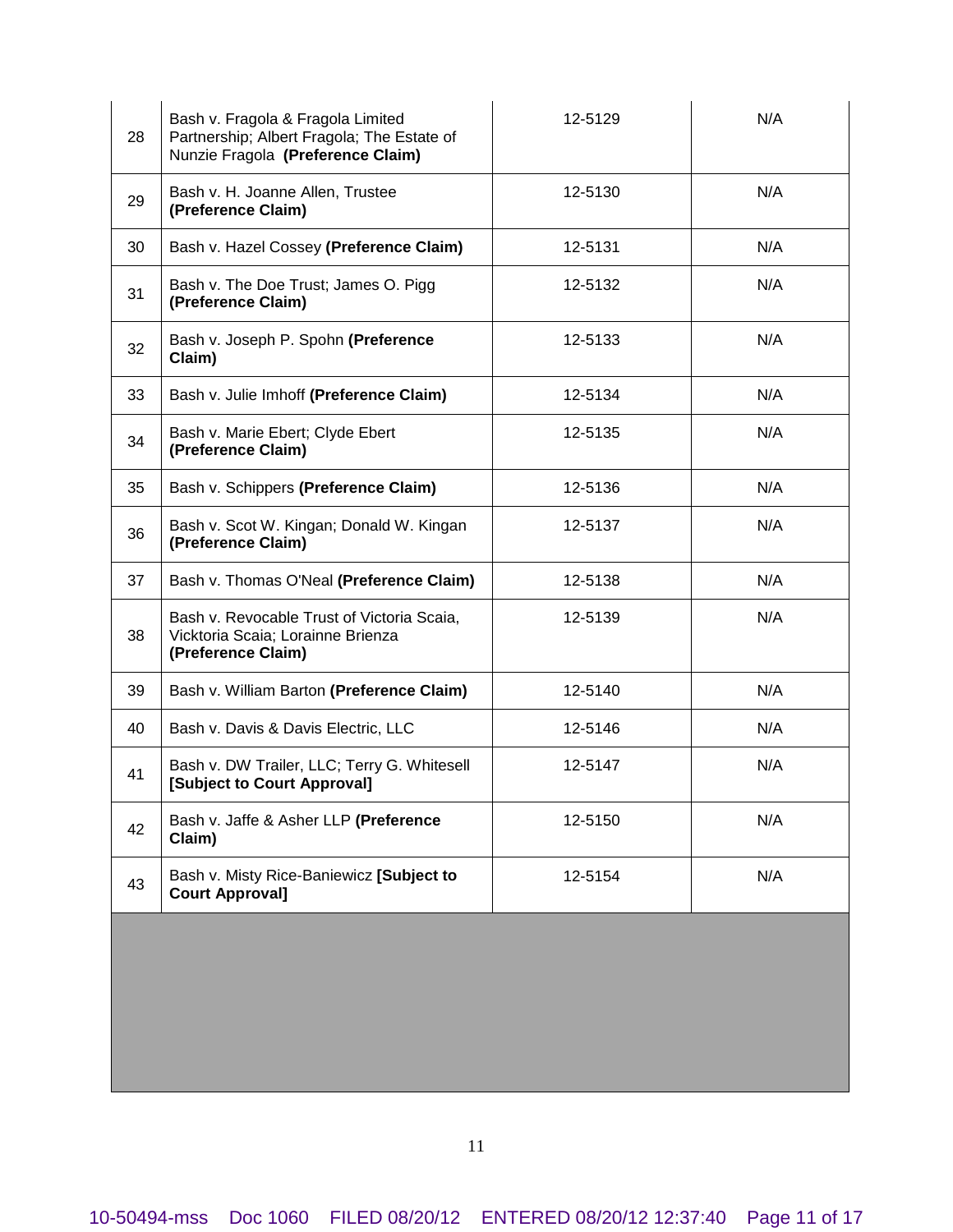| <b>GROUP B ACTIONS WITH DEFENDANTS IN DEFAULT OF ANSWER</b> |                                                                                                     |                            |                                             |
|-------------------------------------------------------------|-----------------------------------------------------------------------------------------------------|----------------------------|---------------------------------------------|
| #                                                           | <b>Case Name</b>                                                                                    | <b>Bankruptcy Case No.</b> | <b>District Case No.</b><br>(if applicable) |
| 1                                                           | Bash v. Cedric Rashad                                                                               | 11-5203                    | 12-01236                                    |
| $\overline{2}$                                              | Bash v. Alexander Talbott, Inc.                                                                     | 11-5204                    | 12-01237                                    |
| 3                                                           | Bash v. Pointe Leasing, LLC                                                                         | 11-5205                    | 12-01238                                    |
| 4                                                           | Bash v. Square One design, Inc.                                                                     | 11-5207                    | n/a                                         |
| 5                                                           | Bash v. CargoTrailerUSA.com                                                                         | 11-5209                    | 12-01239                                    |
| 6                                                           | Bash v. Obsidian Conference and Catering<br>Center, LLC (2 of 3 Defendants)                         | 11-5230                    | 12-00983                                    |
| $\overline{7}$                                              | Bash v. Blair Kiel Partners Inc.                                                                    | 11-5231                    | n/a                                         |
| 8                                                           | Bash v. Durham Capital Corporation                                                                  | 11-5232                    | 12-01241                                    |
| 9                                                           | Bash v. Etelco Services, Inc.                                                                       | 11-5233                    | 12-00984                                    |
| 10                                                          | Bash v. Guyer Durham, LLC                                                                           | 11-5234                    | 12-01242                                    |
| 11                                                          | Bash v. J Blanton LLC                                                                               | 11-5235                    | 12-01243                                    |
| 12                                                          | Bash v. My Ghetto Holdings, LLC                                                                     | 11-5237                    | 12-01244                                    |
| 13                                                          | Bash v. Medical Collections Group, LLC                                                              | 11-5239                    | 12-01246                                    |
| 14                                                          | Bash v. Durham Whitesell & Associates (2 of<br>3 Defendants)                                        | 11-5240                    | n/a                                         |
| 15                                                          | Bash v. Indianapolis Concours, Inc.                                                                 | 12-5018                    | n/a                                         |
| 16                                                          | Bash v. Bad Boyz Toy Shop, LLC                                                                      | 12-5021                    | 12-01194                                    |
| 17                                                          | Bash v. Black Rock Acquisition Corporation                                                          | 12-5022                    | 12-01195                                    |
| 18                                                          | Bash v. Cannonball World Evens, LLC                                                                 | 12-5023                    | 12-01196                                    |
| 19                                                          | Bash v. Chairman Cigars, LLC                                                                        | 12-5024                    | n/a                                         |
| 20                                                          | Bash v. Champion Trailer Acquistion, LLC;<br>Champion Trailer Company LP; Champion<br>Trailer, Inc. | 12-5025                    | 12-01197                                    |
| 21                                                          | Bash v. Durco Leasing, LLC                                                                          | 12-5028                    | 12-01198                                    |
| 22                                                          | Bash v. Fashion House, LLC                                                                          | 12-5030                    | 12-01199                                    |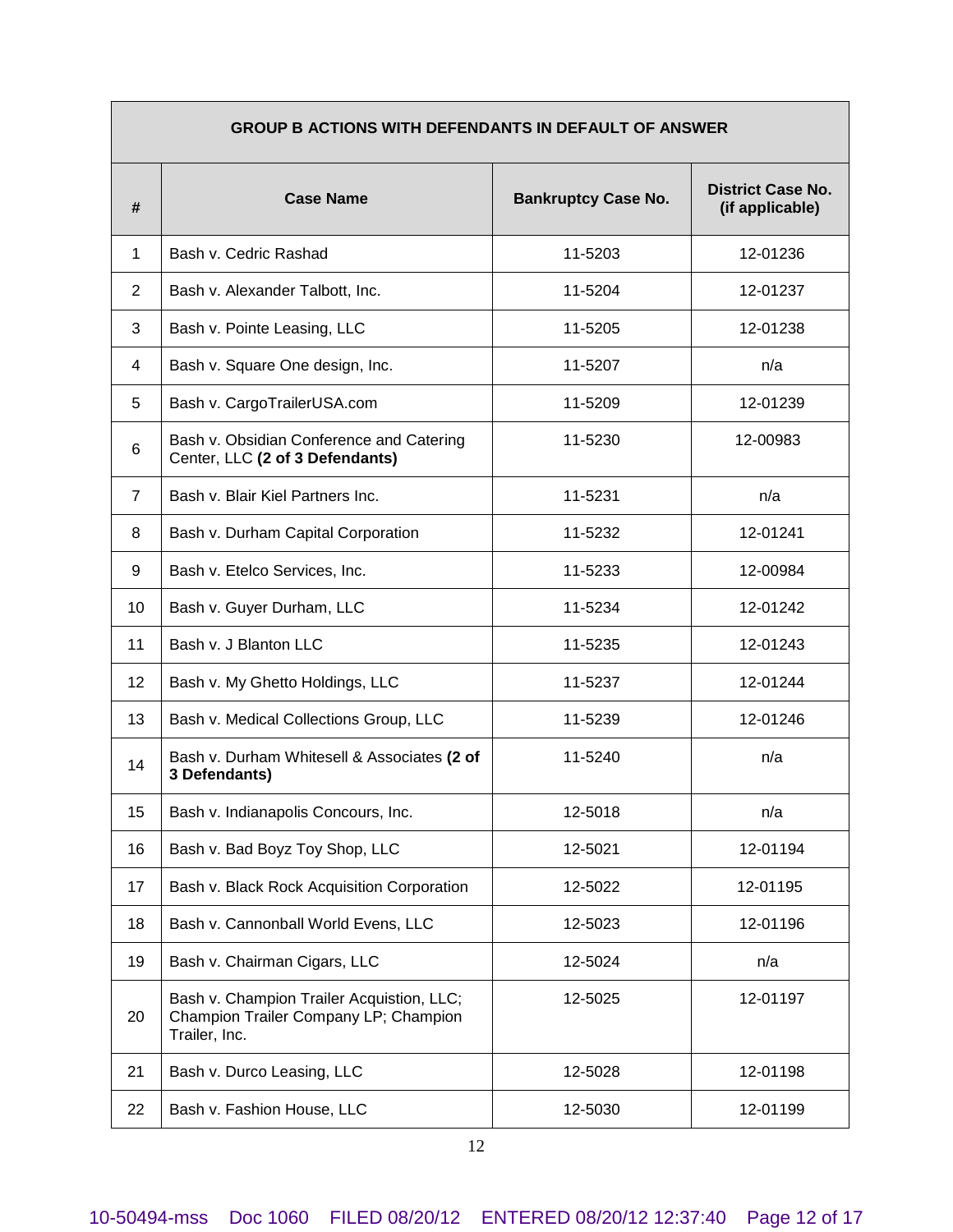| 23 | Bash v. Rated X Custom Garage, LLC                                                | 12-5033 | 12-01200 |
|----|-----------------------------------------------------------------------------------|---------|----------|
| 24 | Bash v. Vizion Enterprises, LLC                                                   | 12-5036 | 12-01201 |
| 25 | Bash v. Waterway Group Realty, LLC                                                | 12-5037 | 12-01202 |
| 26 | Bash v. DC Investments Leasing, LLC                                               | 12-5038 | n/a      |
| 27 | Bash v. DW Leasing Company, LLC                                                   | 12-5039 | n/a      |
| 28 | Bash v. Evaco Acquisition Corporation                                             | 12-5058 | n/a      |
| 29 | Bash v. Pyramid Coach, Inc.                                                       | 12-5062 | n/a      |
| 30 | Bash v. Timothy Porter and Nina Porter                                            | 12-5063 | N/A      |
| 31 | Bash v. Aaron Landau                                                              | 12-5064 | 12-01203 |
| 32 | Bash v. Social Connects                                                           | 12-5085 | 12-01204 |
| 33 | Bash v. Strategic Sports Agency, Inc.                                             | 12-5087 | 12-01205 |
| 34 | Bash v. Obsidian Capital Company, LLC;<br><b>Timothy Durham</b>                   | 12-5090 | n/a      |
| 35 | Bash v. Speedster Motorcars, Inc.;<br>SpeedsterMotorSales Timothy Durham          | 12-5091 | n/a      |
| 36 | Bash v. Obsidian Leasing Company, Inc.                                            | 12-5092 | 12-01206 |
| 37 | Bash v. Playa del Racing, Inc.                                                    | 12-5093 | n/a      |
| 38 | Bash v. Four Leaf Management                                                      | 12-5112 | n/a      |
| 39 | Bash v. Aesthetic Surgery Center, LLC;<br>Beeson Aesthetic Surgery Institute, LLC | 12-5145 | n/a      |
| 40 | Bash v. DW Trailer, LLC (1 of 2 Defendants)                                       | 12-5147 | n/a      |
| 41 | Bash v. US Rubber Reclaiming, Inc.                                                | 12-5148 | n/a      |
| 42 | Bash v. Impressive Interiors and Designs,<br>Inc.                                 | 12-5153 | n/a      |
|    |                                                                                   |         |          |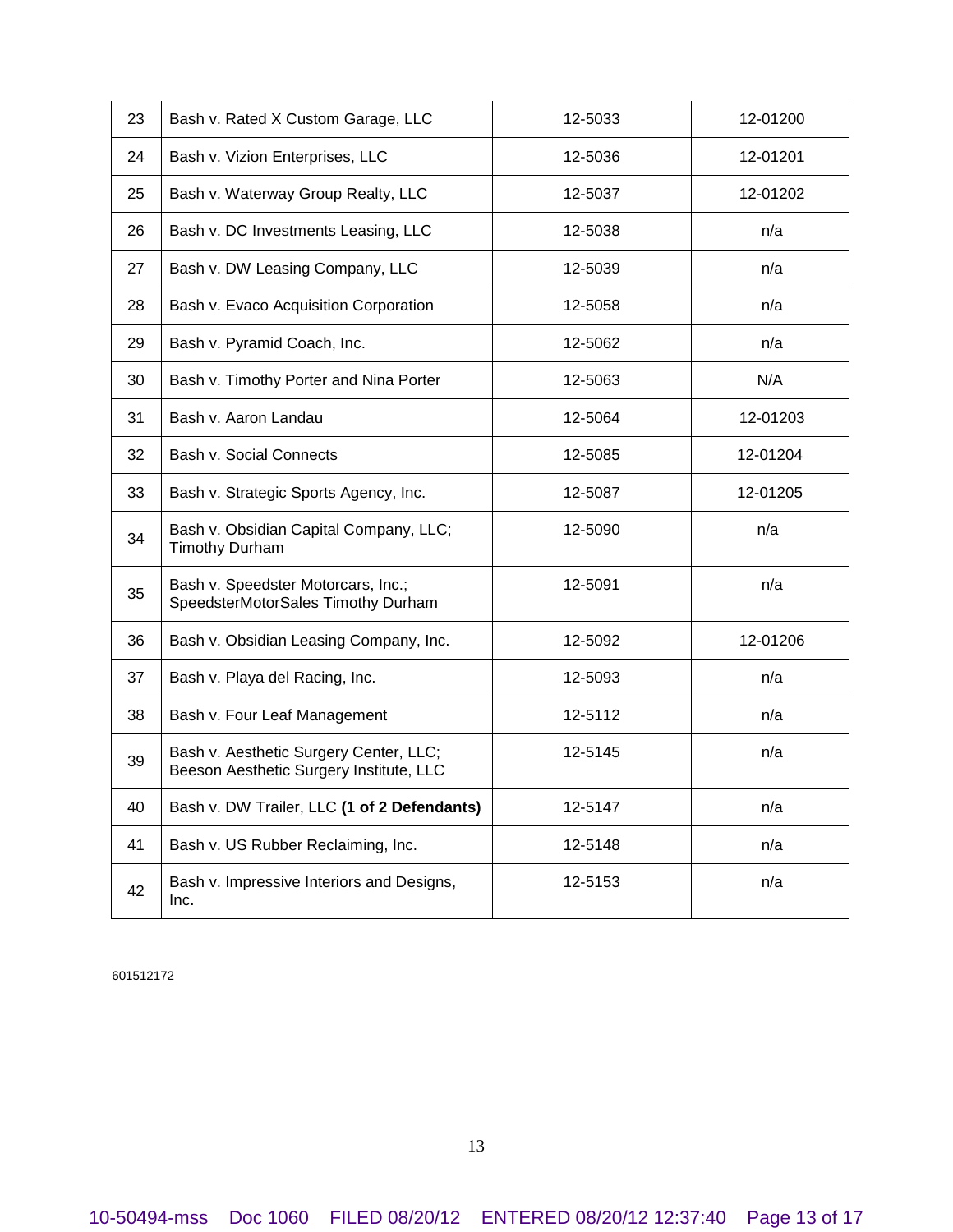## **CERTIFICATE OF SERVICE**

A copy of the foregoing has been served via ECF or regular, U.S. Mail, on August 20, 2012, on the attached service list.

*/s/ Brian A. Bash*

Brian A. Bash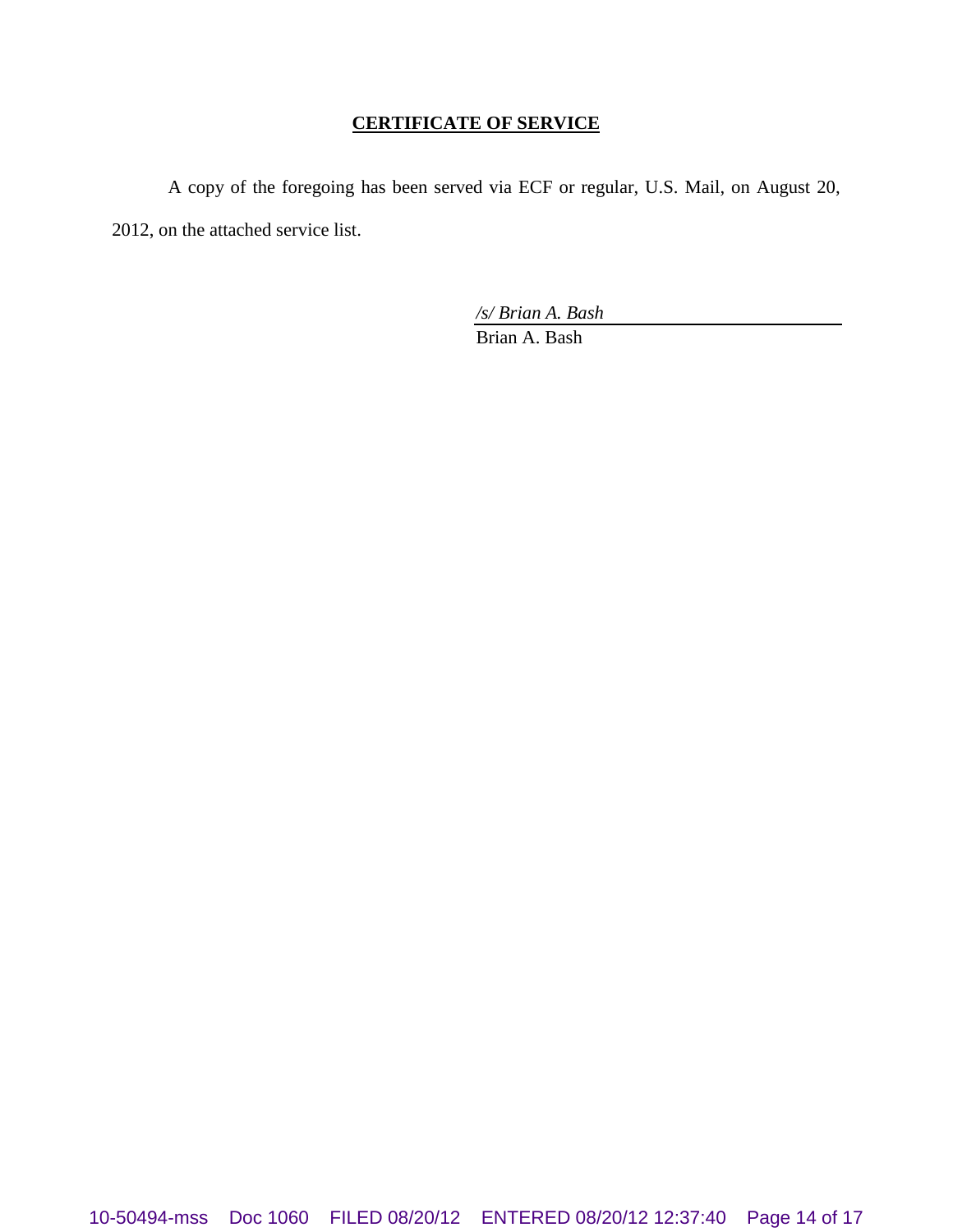### **Electronic Mail Notice List**

The following is the list of **parties** who are currently on the list to receive e-mail notice/service for this case.

- Stephen M Bales sbales@zieglermetzger.com, dmalloy@zieglermetzger.com
- Brian A Bash bashtrustee@bakerlaw.com, bbash@ecf.epiqsystems.com
- Brian A Bash BBash@bakerlaw.com
- John E. Bator jbator@batorlaw.com, sbator@batorlaw.com
- Kathryn A. Belfance kb@rlbllp.com
- John B. Blanton jblanton@bakerlaw.com
- Kelly Burgan kburgan@bakerlaw.com
- Patrick W. Carothers pcarothers@thorpreed.com, dtomko@thorpreed.com;ghauswirth@thorpreed.com;rhotaling@thorpreed.com;jshannon@thorpreed.com
- Anthony J. Cespedes ajc1253@yahoo.com
- LeGrand L Clark legrand.clark@atg.in.gov, stephanie.patrick@atg.in.gov
- Deborah A. Coleman dacoleman@hahnlaw.com, hlpcr@hahnlaw.com;mcsoulsby@hahnlaw.com;cmbeitel@hahnlaw.com
- Anthony J DeGirolamo ajdlaw@sbcglobal.net
- Daniel A DeMarco dademarco@hahnlaw.com, hlpcr@hahnlaw.com;cmbeitel@hahnlaw.com
- Rocco I. Debitetto ridebitetto@hahnlaw.com, hlpcr@hahnlaw.com
- Duriya Dhinojwala dhinojwala@ccj.com, duriya1@hotmail.com
- Michelle L. DiBartolo mdibartolo@ttmlaw.com, mldibartolo@gmail.com
- James M. Dickerson jdickerson@bgdlegal.com, bmartin@bgdlegal.com;mthompson@bgdlegal.com
- Breaden M Douthett bdouthett@bakerlaw.com, krossiter@bakerlaw.com;fairfinancedocket@bakerlaw.com
- J Douglas Drushal ddrushal@ccj.com
- Charles R. Dyas charles.dyas@btlaw.com
- Joseph Esmont jesmont@bakerlaw.com, joe.esmont@gmail.com;fairfinancedocket@bakerlaw.com
- Gregory R Farkas gfarkas@frantzward.com, dlbeatrice@frantzward.com
- Adam Lee Fletcher afletcher@bakerlaw.com
- Dov Frankel dfrankel@taftlaw.com, dwhite@taftlaw.com;docket@taftlaw.com
- Leon Friedberg lfriedberg@cpmlaw.com, knocera@cpmlaw.com;squinn@cpmlaw.com
- Ronald P. Friedberg rfriedberg@meyersroman.com, vvardon@meyersroman.com
- Marc P Gertz mpgertz@goldman-rosen.com, kls@goldman-rosen.com;kstone\_56@hotmail.com
- Harry W Greenfield bankpleadings@bucklaw.com,
- young@buckleyking.com;toole@buckleyking.com;heberlein@buckleyking.com
- John J Guy johnguy@neo.rr.com
- H Ritchey Hollenbaugh hrh@cpmlaw.com, knocera@cpmlaw.com;slq@cpmlaw.com
- Joseph F. Hutchinson jhutchinson@bakerlaw.com,
- smaxwell@bakerlaw.com;fairfinancedocket@bakerlaw.com
- Steven G Janik steven.janik@janiklaw.com
- Cynthia A Jeffrey ecfndoh@reimerlaw.com, RACJ.ecfndoh@yahoo.com
- Kenneth C Johnson kjohnson@bricker.com, rdelsignore@bricker.com
- Patrick J Keating pkeating@bdblaw.com
- Scott J. Kelly skelly@hahnlaw.com
- Suzana Krstevski Koch skoch@brouse.com, tpalcic@brouse.com;rhaupt@brouse.com
- John F Kostelnik jkostelnik@frantzward.com, dlbeatrice@frantzward.com
- David R. Krebs dkrebs@hklawfirm.com, dadams@hklawfirm.com
- Stuart A. Laven slaven@beneschlaw.com, docket@beneschlaw.com;mkrawczyk@beneschlaw.com;lbehra@beneschlaw.com
- James Michael Lawniczak jlawniczak@calfee.com
- Trish D. Lazich trish.lazich@ohioattorneygeneral.gov, angelique.seals@ohioattorneygeneral.gov
- Scott B. Lepene scott.lepene@thompsonhine.com, docket@thompsonhine.com,betty.ribic@thompsonhine.com,marcia.burston@thompsonhine.com
- Jeffrey M Levinson jml@jml-legal.com
- David A Looney attorney@bright.net, davelooney1@gmail.com
- Crystal L. Maluchnik crystal.maluchnik@janiklaw.com
- Grant A Mason gamason@millermast.com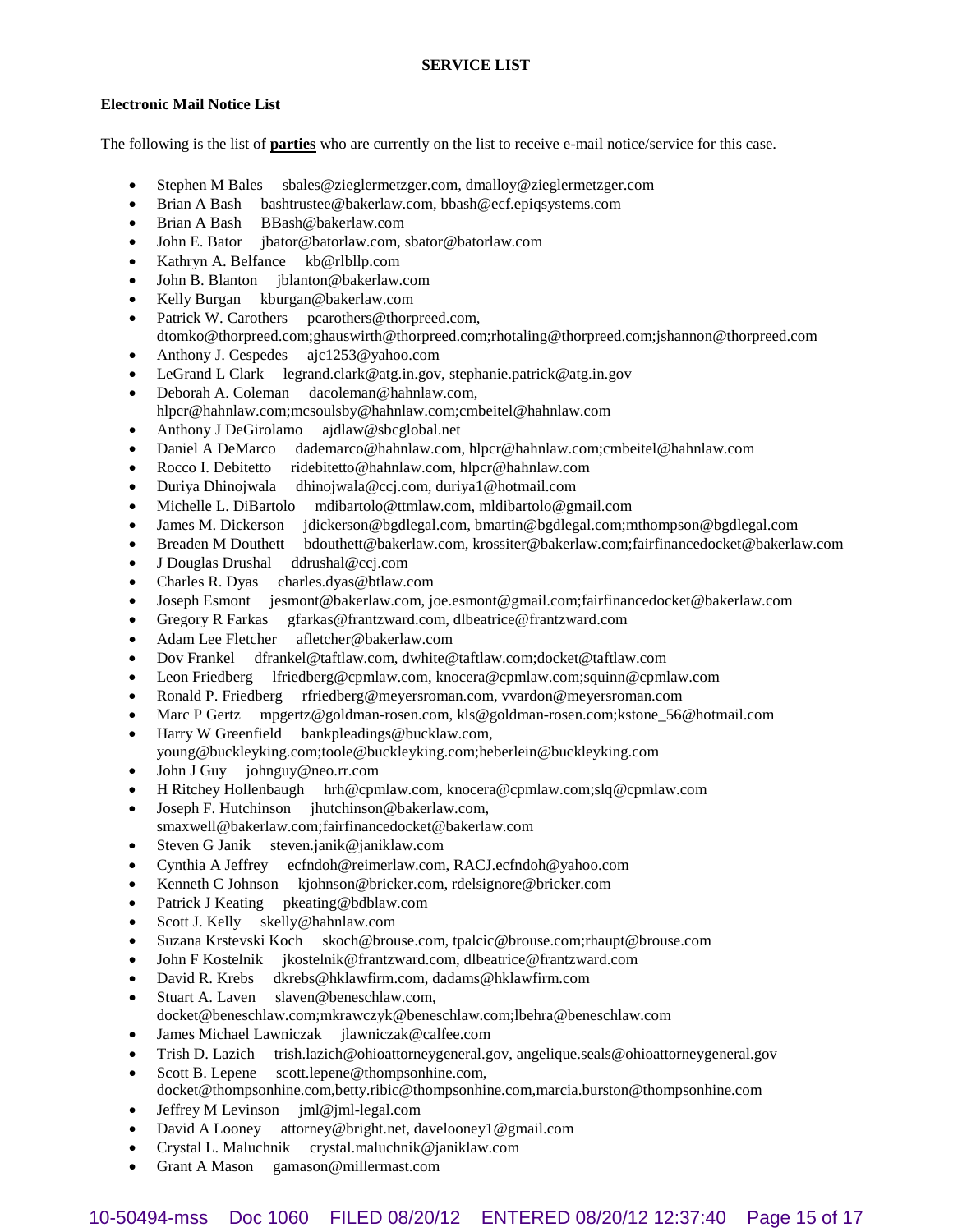- Matthew H Matheney mmatheney@tddlaw.com, showard@tddlaw.com
- Shorain L. McGhee shorain.mcghee@sbcglobal.net
- Warner Mendenhall warnermendenhall@hotmail.com, bcyecfnotify@rushpost.com
- Tarek E. Mercho tmercho@mercholegal.com
- David P. Meyer dmeyer@dmlaws.com, docket@dmlaws.com
- David Polan Meyer dmeyer@dmlaws.com
- Michael J Moran moranecf@yahoo.com, moranecf@gmail.com
- David A Mucklow davidamucklow@yahoo.com
- Steven J. Mulligan stevenmulligan@cox.net
- Maritza S. Nelson mnelson@bakerlaw.com
- Josephine S. Noble josephine.noble@ogletreedeakins.com, jennifer.mcguigan@ogletreedeakins.com
- Alexis Courtney Osburn aosburn@bakerlaw.com, fairfinancedocket@bakerlaw.com
- Mark A Phillips mphillips@beneschlaw.com,
- docket@beneschlaw.com;lbehra@beneschlaw.com;cgreen@beneschlaw.com
- Clinton E. Preslan ndohbky@jbandr.com
- David F. Proano dproano@bakerlaw.com, bsulhan@bakerlaw.com;fairfinancedocket@bakerlaw.com
- Stephen J Pruneski spruneski@rlbllp.com
- Timothy J Richards trichards@frantzward.com, dlbeatrice@frantzward.com
- Mark Riemer mriemer@goldman-rosen.com, andreag@goldman-rosen.com
- Tim Robinson tim.robinson@dinsmore.com, lisa.geeding@dinsmore.com
- James E Rossow jim@rubin-levin.net, susan@rubin-levin.net
- Matthew J. Samsa msamsa@beneschlaw.com, docket@beneschlaw.com;cgreen@beneschlaw.com
- Rafael A Sanchez rsanchez@bgdlegal.com, lcase@bgdlegal.com
- Dale S Smith dsmith@frantzward.com, dlbeatrice@frantzward.com
- Michael A. Steel masteel@goldman-rosen.com, andreag@goldman-rosen.com;bstewart@goldmanrosen.com
- Rachel L. Steinlage rsteinlage@meyersroman.com, jray@meyersroman.com
- Ray H Stoess raystoess@600westmain.com
- Megan D. Stricker mnovinc@davisyoung.com, mcybyk@davisyoung.com
- Timothy M. Sullivan tim@tmslaw.net, alison@tmslaw.net;elaine@tmslaw.net;martin@tmslaw.net
- Jonathan D. Sundheimer jsundheimer@btlaw.com
- Gregory D Swope gswope@kwgd.com, mhelmick@kwgd.com
- David J. Theising dtheising@harrisonmoberly.com
- Ronald N Towne rtowne@neolaw.biz, awehener@neolaw.biz
- Vance P Truman medinaatty@yahoo.com, medinaatty@gmail.com
- United States Trustee (Registered address)@usdoj.gov
- Michael S Tucker mtucker@ulmer.com
- Nancy A Valentine navalentine@hahnlaw.com, hlpcr@hahnlaw.com;cmbeitel@hahnlaw.com
- Michael A. VanNiel mvanniel@bakerlaw.com
- Thomas C Wagner wagnert@tcwlawyers.com, wagnert@vwlawyers.com
- Wayne County Litigants ddrushal@ccj.com
- Nicholas L. White nwhite@bakerlaw.com, bsulhan@bakerlaw.com;fairfinancedocket@bakerlaw.com
- Alicia Raina Whiting-Bozich whiting-bozich@buckleyking.com, heberlein@buckleyking.com
- Robert M Whittington robertwhittington0@gmail.com
- David E. Wright dwright@kgrlaw.com, mem@kgrlaw.com
- Lenore Kleinman ust04 Lenore.Kleinman@usdoj.gov
- Maria D. Giannirakis ust06 maria.d.giannirakis@usdoj.gov